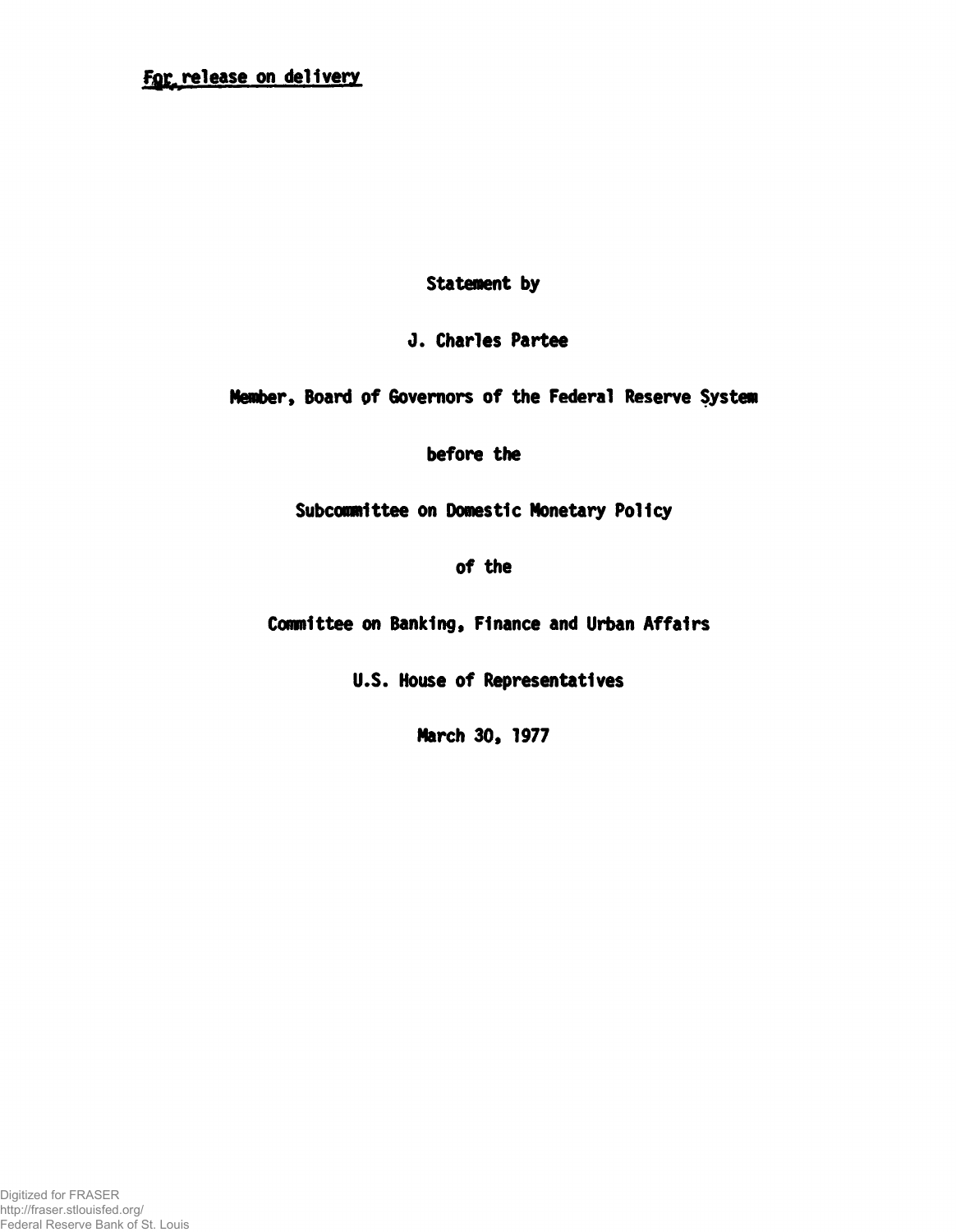I am happy to appear on behalf of the Board of Governors of the Federal Reserve System to discuss the Implications of U. S. Treasury financing requirements for monetary policy. Your Chairman has asked me to comment, 1n particular, on whether the Increased Federal deficit financing needs soon to be created by the Administration's proposed fiscal package are likely to complicate the management of monetary policy.

At the outset, I should emphasize that under the institutional arrangements 1n the United States, decisions on monetary policy and Treasury debt management are kept relatively independent from one another. When the Treasury seeks to issue new debt, it generally does so in the securities market, paying rates that are competitive with those available on debt securities of other borrowers. This market-oriented approach permits the Treasury to cover its financing requirements without special support from the central bank. The Federal Reserve Is then left free to pursue its monetary policy objectives, which are set with reference to what we believe consistent with the emerging needs of the overall economy.

In some other countries, new public debt is financed initially at the central bank, often at rates below the cost of borrowing from market sources. When this approach 1s followed, the central bank in effect creates money to pay the government's bills, at least until such time as 1t can successfully resell the securities to the private investment community. Monetary policy is thus subordinated to the immediate requirements of financing the public debt,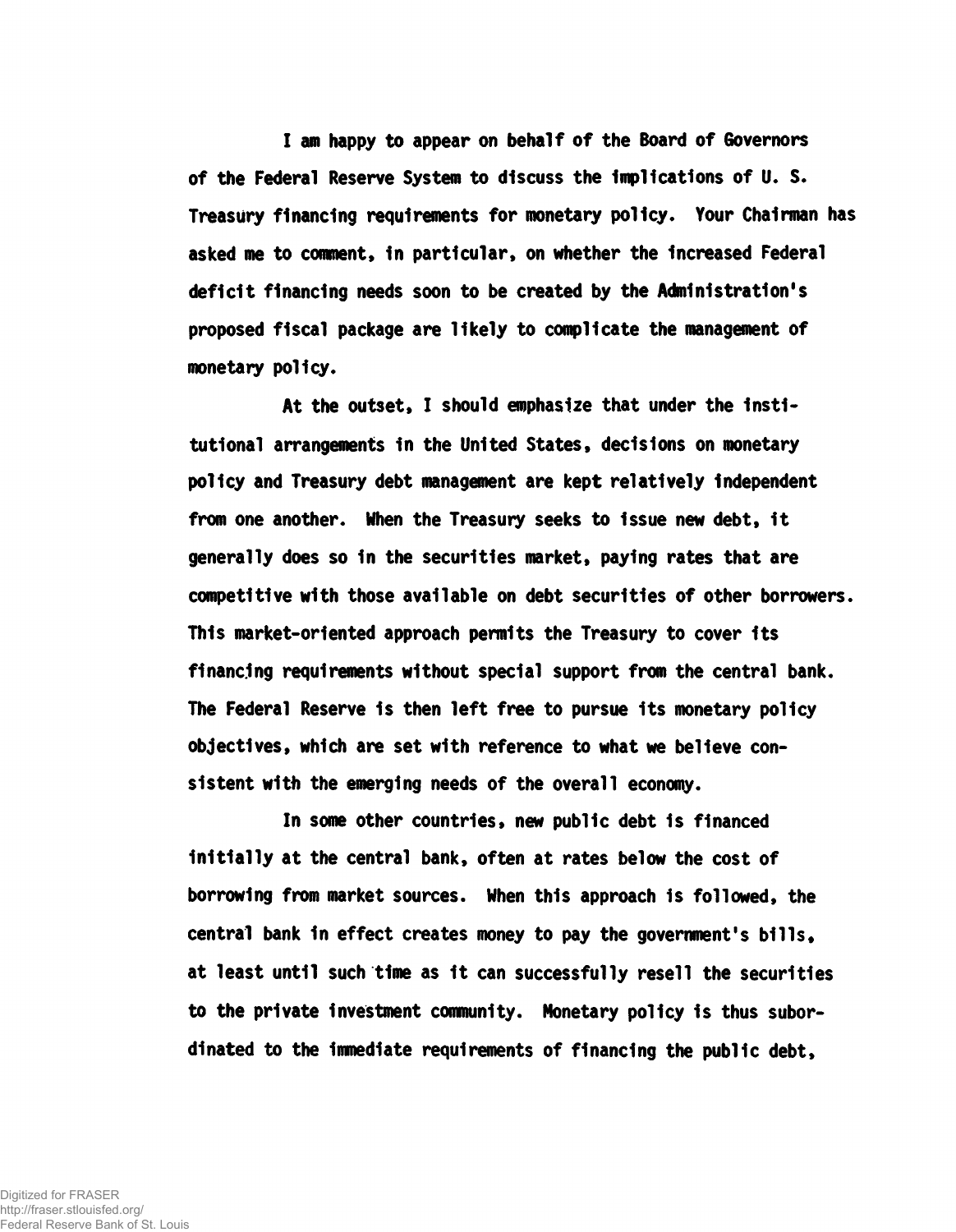and in the process the central bank may sometimes lose control of the nation's supplies of money and credit. Sooner or later, this lack of control 1s likely to bring escalating rates of domestic Inflation, along with the economic distortions and Instabilities that rapid Inflation breeds.

The fact that our governmental structural separates responsibility for debt management from that for monetary policy, however, does not mean that the Federal Reserve is not vitally interested In successful Treasury debt management. A failure by the Treasury to cover Its financing requirements, in addition to precipitating a crisis in public credit, would disrupt financial markets and create serious problems for other borrowers as well. Such a development would doubtless make it necessary for the Federal Reserve to divert open market operations for a time from more fundamental objectives to the task of coping with the Immediate financial market difficulty.

To help minimize the possibility of Treasury financing failures, the Federal Reserve during the 1950's and 1960's followed the practice of maintaining an "even-keel" posture in monetary policy at the time of major debt management operations. Basically, this commitment meant that during the critical days of Important Treasury financings 1n the coupon market, the Federal Reserve would not take overt monetary actions— such as a change in the Federal Reserve discount rate or a significant shift 1n the thrust of open market

-2-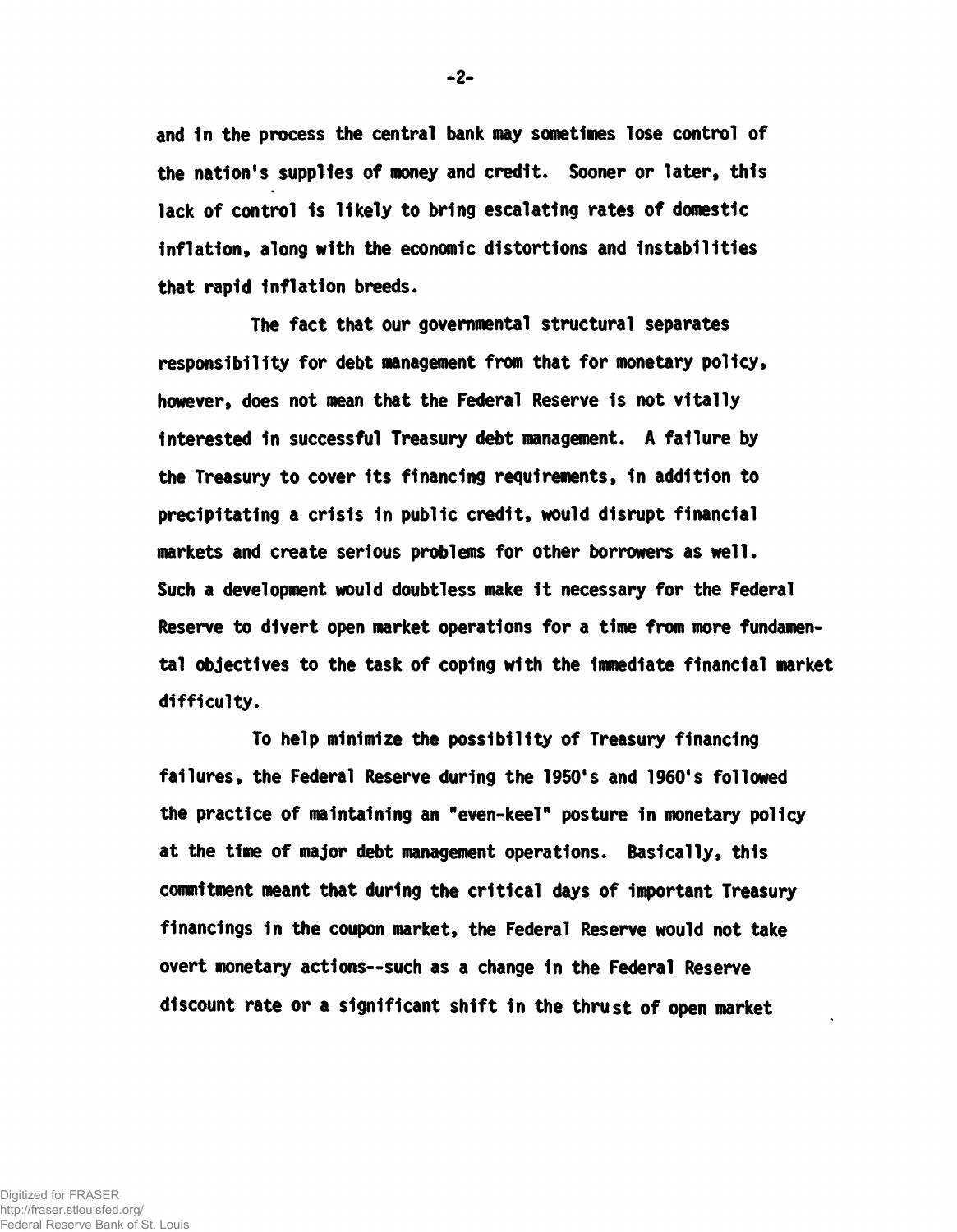operations— which might be construed by participants In the U. S. Government securities market as a basic adjustment in monetary policy. In more recent years there has been a gradual relaxation 1n the constraints on monetary actions Imposed by this "even-keel" commitment. This relaxation has been possible mainly because the Treasury has Introduced debt management Innovations that have made its financings less vulnerable to sudden variations In market Interest rates.

Perhaps the most significant of these Innovations has been the Increased emphasis on the auctioning of new debt offerings. In the 1950's and 1960's, when the Treasury sold new notes and bonds 1t generally announced fixed Interest rates on the new Issues 5 or 6 days 1n advance of taking subscriptions. Under this procedure the financing could be jeopardized by any sizable, unexpected Increase 1n market Interest rates that developed between the announcement and actual offering of the new issues. When yields on outstanding market securities rose just before the offering date, the terms of the new Issues naturally looked less attractive to Investors. If this erosion of Investor Interest went too far, the Treasury ran the risk of falling to sell enough of Its new debt and thus of being temporarily embarrassed for lack of funds. Under the auction procedure now used this risk 1s reduced, because the yields and prices of new issues are determined through bidding on the date of the financing itself, rather than some days before.

-3-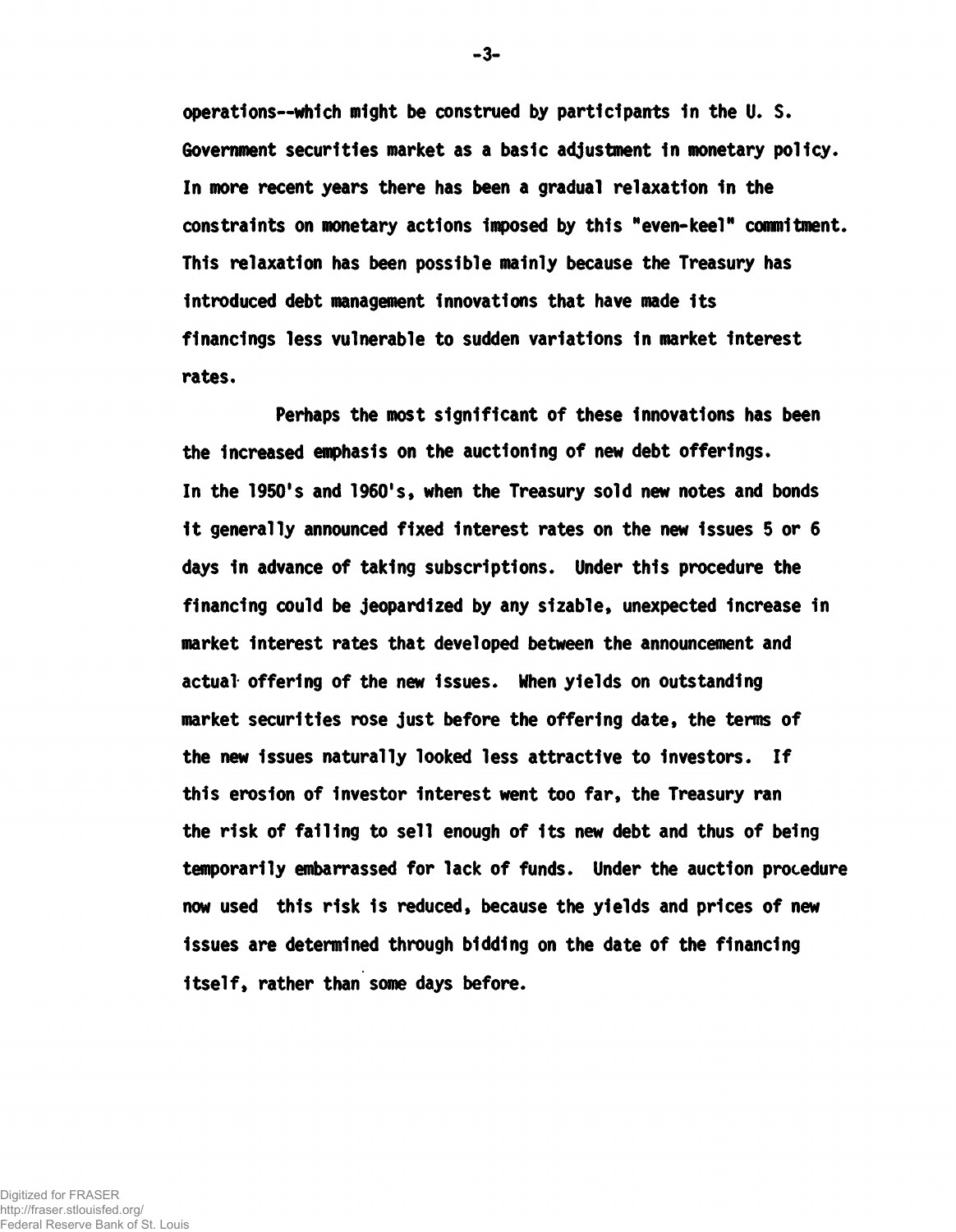A second Innovation in debt management that has diminished the constraint of "even-keel" considerations on the conduct of monetary policy has been the restructuring of much of the marketable debt Into regularized cycles of debt offerings that can be handled on a rather routine basis. Financings are split Into moderate-sized auctions that occur on a definite schedule, which encourages investors to accumulate funds for regular placement in Treasury issues.

It Is fortunate that the Treasury has been able to channel much of Its recent borrowing Into these relatively routine debt offering cycles, because the heavy Federal deficits of the past few years have greatly expanded both the aggregate volume of Government financing and the frequency of new Issues. Last year, for example, the Treasury sold 1n the market \$93 billion 1n new notes and bonds to refund maturing debt and to raise new cash, far above the \$25 billion average annual volume that had prevailed during the decade from 1965 to 1974. Moreover, last year's financings Included 30 separate Issues of new marketable debt other than Treasury bills, compared with an average of 12 per year from 1965 to 1974.

Against this background, 1f a rigorous "even-keel" approach to Treasury financings were required, the greater frequency of operations could often delay needed Federal Reserve actions, and to that extent reduce the flexibility of monetary policy. Of course, there is always a free and full exchange of information on such matters as financial market conditions and Federal financing

**-** 4**-**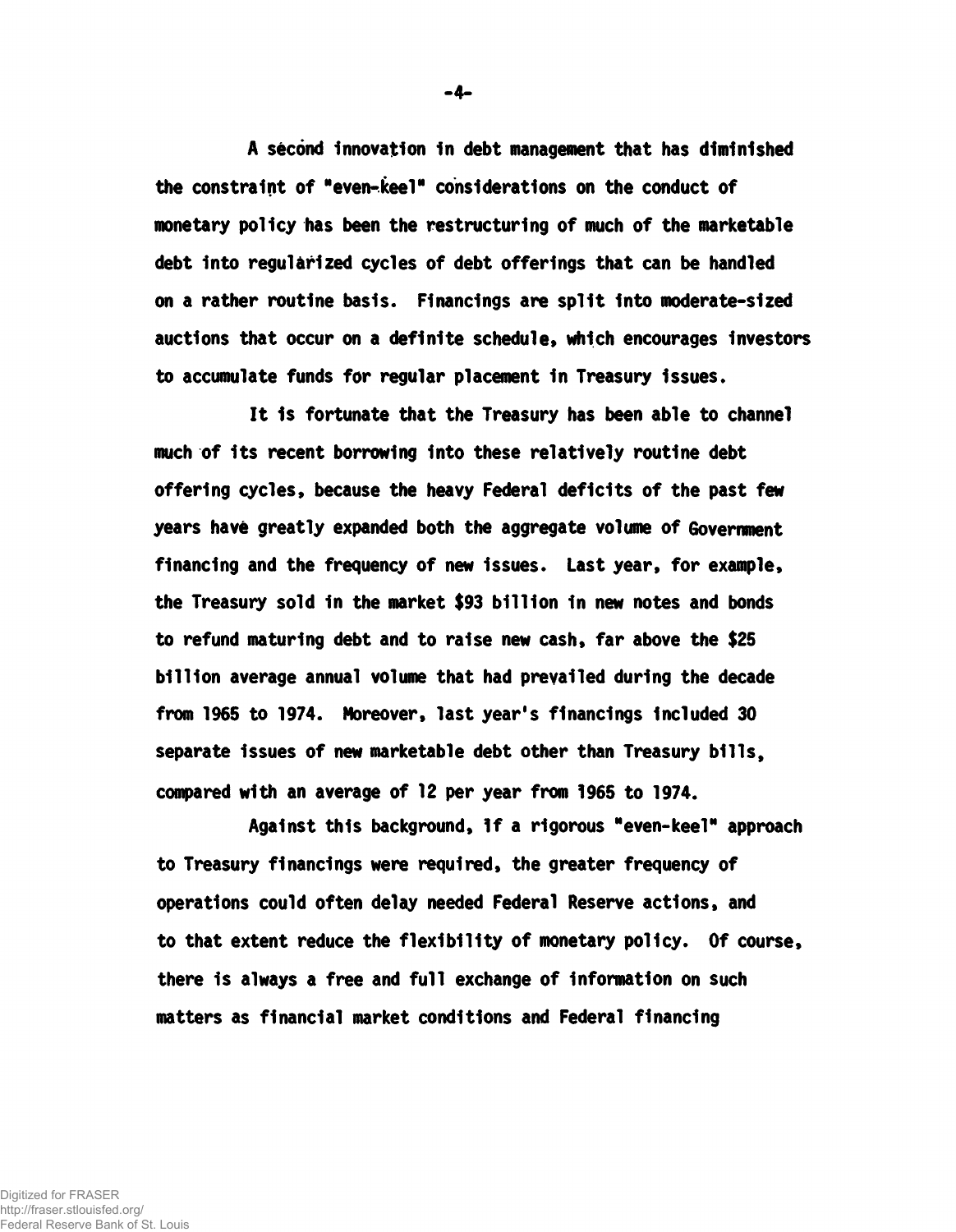requirements between the Treasury and the Federal Reserve. But If we are to be successful 1n maintaining effective control over longer-run growth in the monetary aggregates, sufficient leeway to make timely adjustments in the supply of bank reserves 1s an essential prerequisite.

This brings me to the more Immediate question of whether the Administration's proposed tax rebate and social security payment package 1s likely to create any special difficulties for Federal Reserve policy during the months just ahead. Two possible sources of difficulty have been Identified.

First, some analysts have speculated that the sheer weight on financial markets of Treasury borrowing to finance this package might Inhibit the flexibility of Federal Reserve actions. I do not think that this 1s a realistic possibility. Although the \$10 billion or so expected to be distributed as tax rebates and associated payments during the next few months 1s a very large sum, 1t 1s not likely to create a major financing problem for the Treasury. Not only will the bulk of the payments be occurring during a part of the year when regular Income tax receipts would otherwise be creating a seasonal surplus, but the persistent shortfall 1n Federal spending below budget estimates thus far 1n the current fiscal year has held aggregate deficit financing requirements somewhat below market expectations.

In a broader sense, the addition of another \$10 billion to the Treasury's borrowing needs extends the period of exceptionally

 $-5-$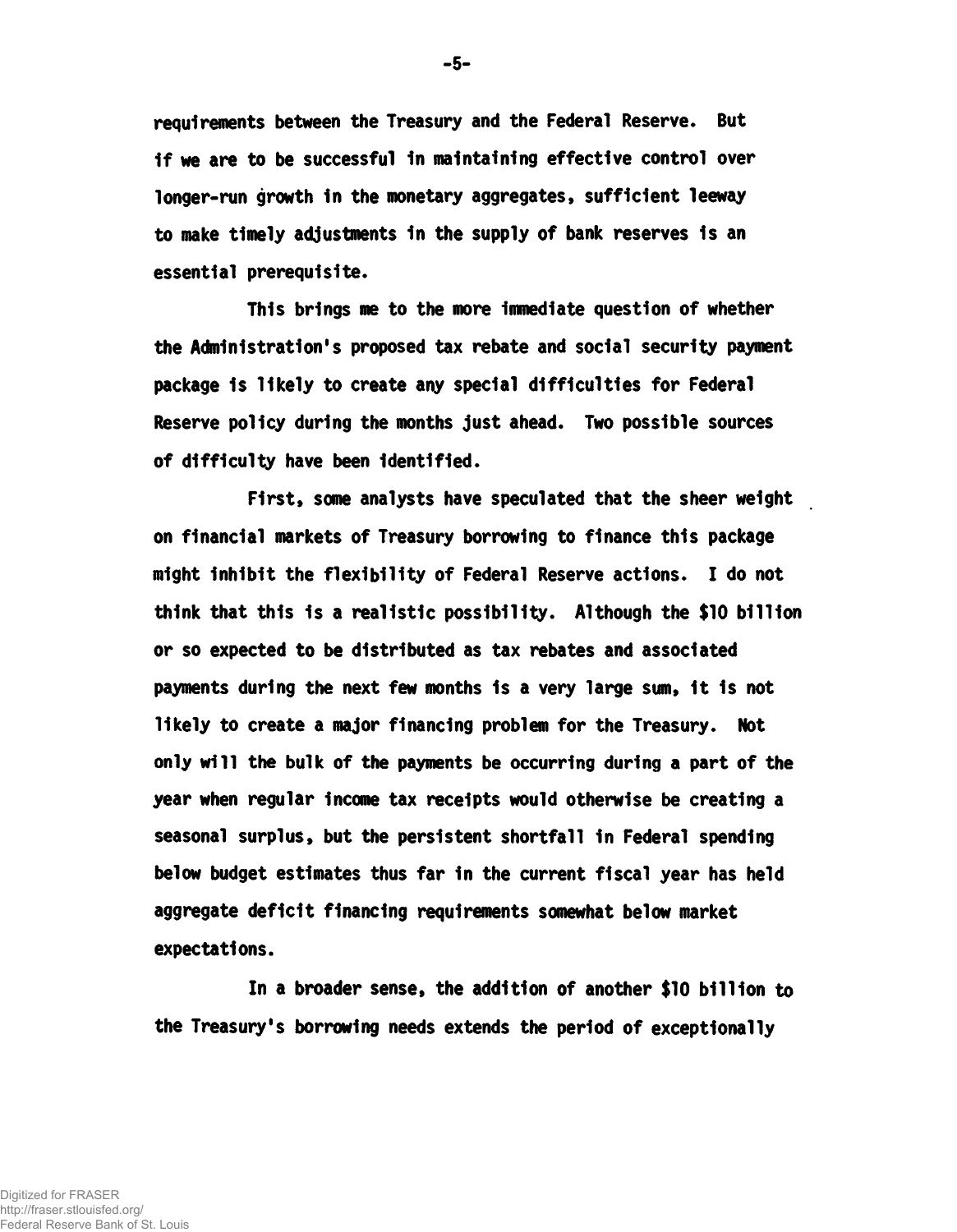heavy deficit financing and Increases the risk that adverse financial market effects could begin to accumulate. The Federal deficit in the current calendar year--including the deficits of off-budget agencies— now seems likely to approach \$80 billion, up \$17 billion from last year and only moderately less than in calendar 1975. If these large deficit financing needs persist Into the time when private credit demands are rising strongly In response to continued economic recovery, substantial pressures on both the cost and availability of credit might very well develop. But this 1s a longer-run and more generalized concern.

The second aspect of the fiscal package that poses a potential problem for the Federal Reserve 1s the likelihood that the rebates will produce temporary--but difficult to interpret-distortions in the monetary aggregates. To the extent these temporary rebate effects disguise the more fundamental Influences on monetary growth, it will be difficult for a time to determine the near-term course 1n money growth and Interest rates that is most likely to be consistent with the developing financial requirements of the economy.

To help understand why the Impact of the tax rebates on monetary growth Is so difficult to predict, let me briefly discuss the relationship of U. S. Treasury cash balances to the money supply. First, it should be noted that although the Treasury holds its cash balances as demand deposits,'partly with commercial banks and partly with Federal Reserve Banks, neither type of deposit is included in statistics on the money supply. Deposits held by other key types

- 6-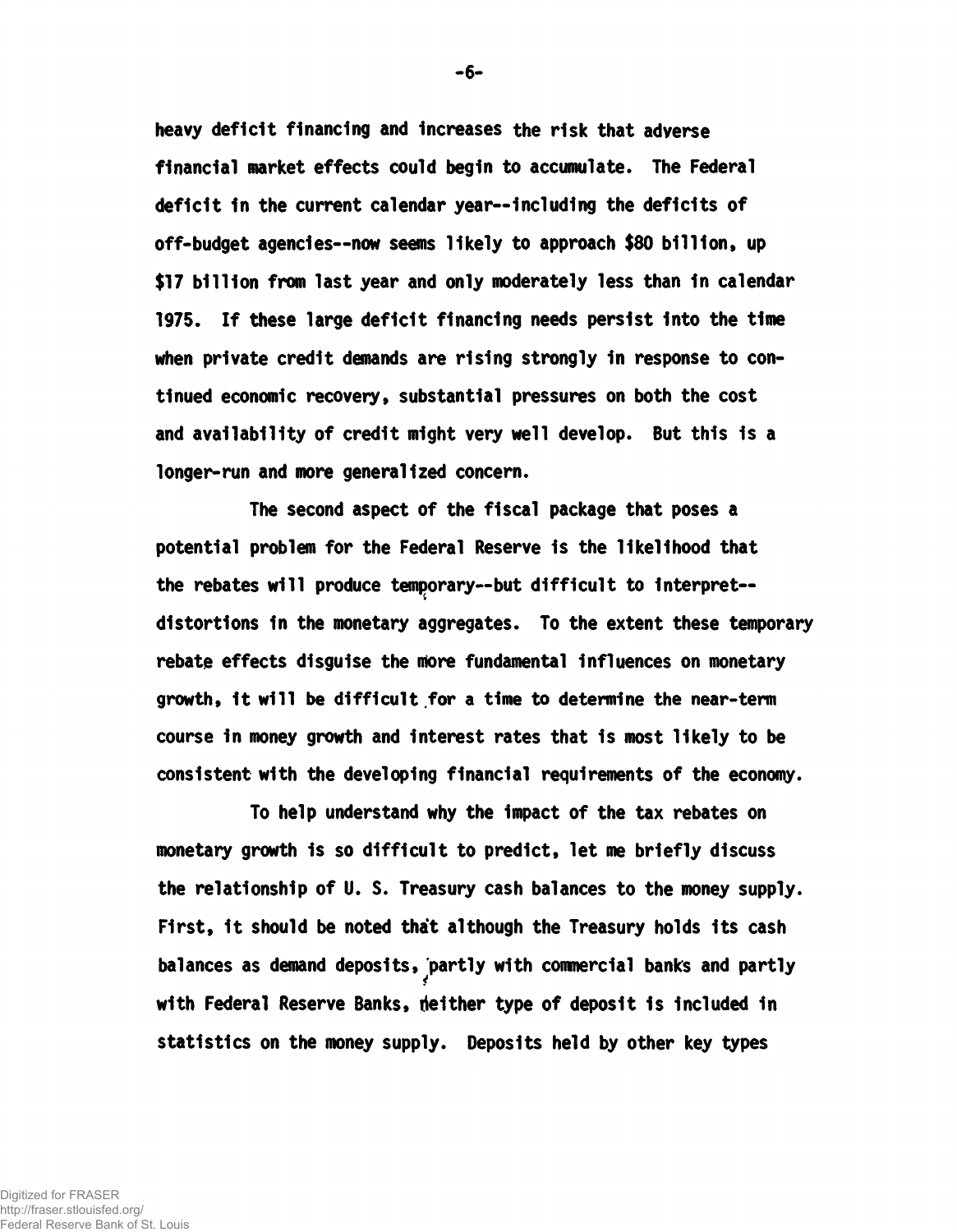of spending units— households, businesses, and State and local governments— do, of course, all appear 1n the monetary aggregates.

The rationale for excluding Treasury deposits from the various measures of money has traditionally been that spending decisions by the Federal government are not at all Influenced by the size of Its cash position. Federal spending programs are legislated by Congress and supported by tax revenues or borrowed funds. Thus, the level of the Treasury's bank balance at any given point simply reflects different flow patterns of outlays and receipts.

The spending decisions of other economic units, on the other hand, do appear to be influenced significantly by the size of their liquid balances. Since this relationship 1s a critical link 1n understanding the probable Impact of monetary developments on aggregate spending in the economy, it is important to have statistics on the monetary aggregates that provide the most meaningful analytic measures of these variables.

The exclusion of Treasury balances from the published money supply statistics, however, may occasionally present difficulties in Interpreting short-run movements In these data. Whenever taxpayers or Investors make net payments to the Federal government, their deposit balances tend to be drawn down and those of the Treasury rise. Similarly, when the Treasury spends more than 1t receives, its balances are drawn down and those of other units in the economy tend to rise. But most of these shifts 1n cash position between the public and the Treasury are regularly recurring events related, for example, to the timing of tax payment dates and periodic Treasury

-7-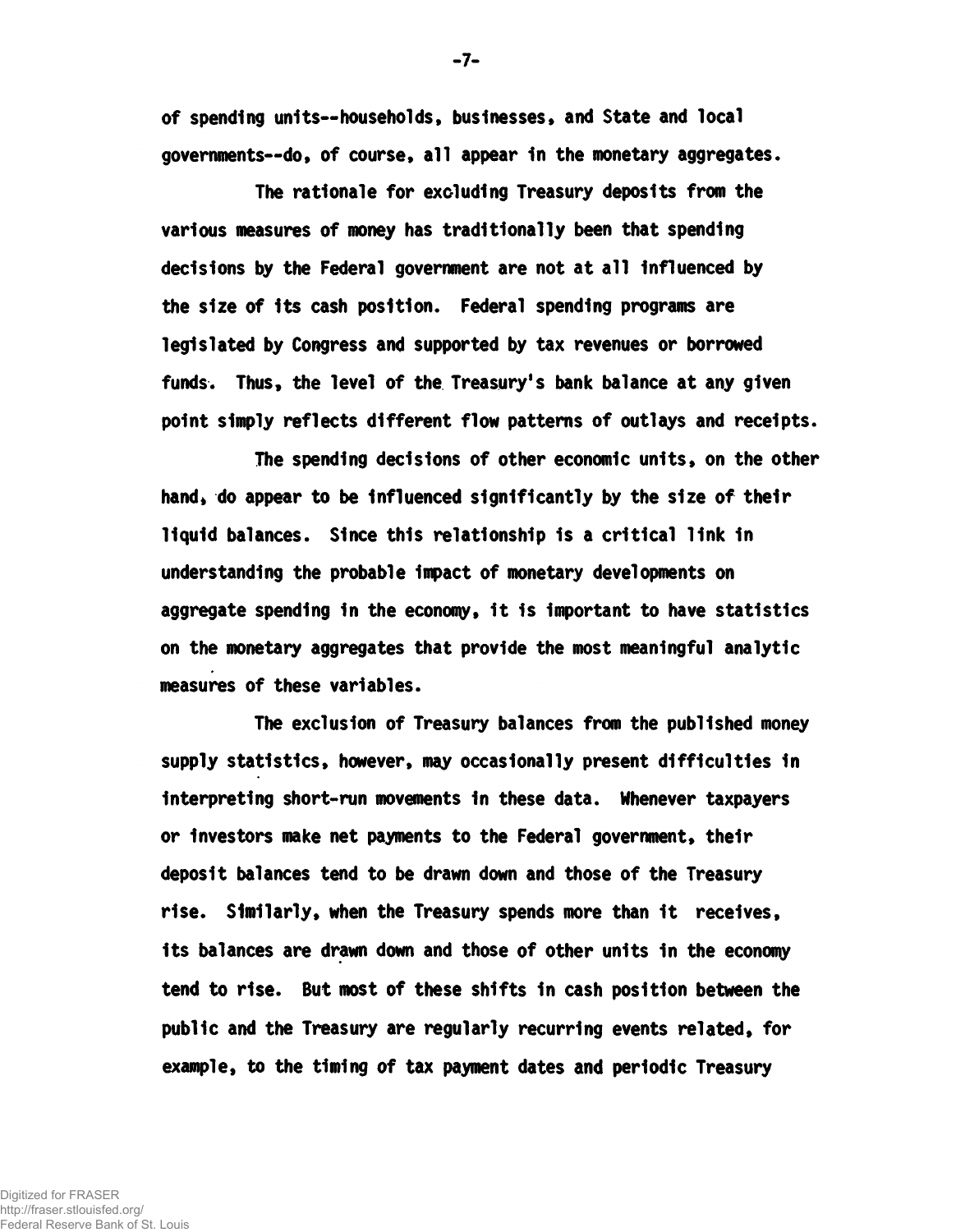financings. Therefore, they tend to wash out in the seasonally adjusted measures of the money supply that are used as guides to monetary policy.

Even after taking out the seasonal, our statistical studies have not shown a predictable, consistent relationship between variations 1n the Treasury's balance and changes 1n money growth rates. This is probably because of the myriad of transactions that go through deposit accounts each day, and also because most large depositors typically adjust their demand balances promptly to desired levels. In the rebate case, however, the Treasury disbursements will be especially large; they will be concentrated 1n timing and non-seasonal 1n character; and the payments will be made to families rather than to business units. There will probably be some delay as families deliberate on how to use the windfall and, If so, there will be a sharp temporary upsurge 1n their average cash balances and a resulting spurt in the growth of the monetary aggregates. Later, as these balances are spent, there should be a reversal of the money bulge, and a concomitant slowing 1n monetary growth until the recipients have used the funds and cash balances have been reduced to normal working levels. This 1s the pattern of response that seemed to occur in the money growth numbers during the prior tax rebate episode In 1975.

Looking to the months ahead, 1t 1s hard to judge with any precision how large the distortions in money growth rates triggered by the 1977 fiscal package may be. We have only one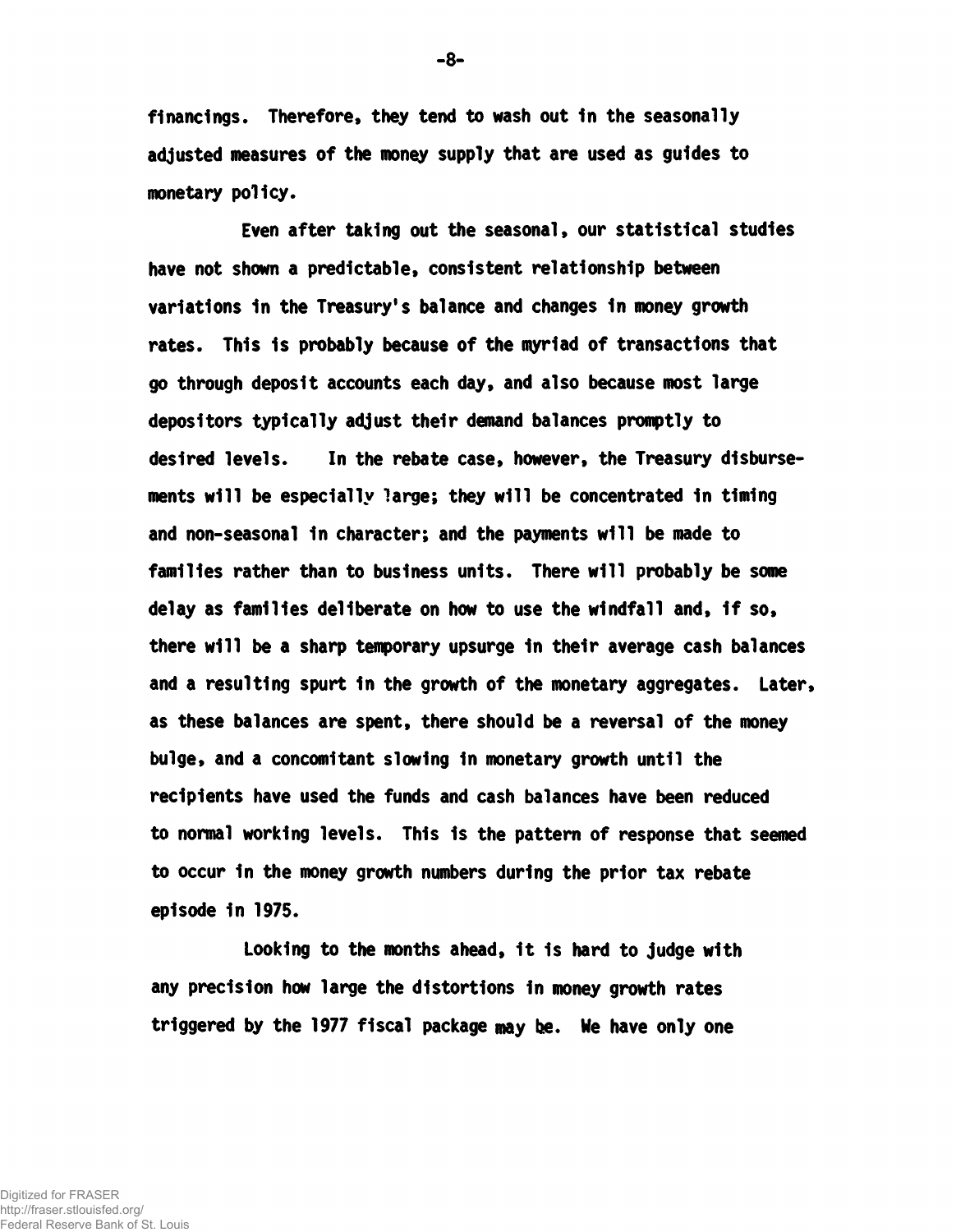prior experience to draw upon, and today's economic setting differs 1n Important respects from that of two years ago. Hence, the Federal Reserve 1s likely to have considerable difficulty as the period progresses 1n assessing the more fundamental developments 1n the underlying trend of money growth.

Most analysts clearly recognize the complications in evaluating money growth rates during and Immediately after the forthcoming rebate period. But the Intriguing point to me 1s that different experts commenting on how the Federal Reserve should cope with this problem are offering us diametrically opposing advice.

Some argue that because the data.on the monetary aggregates can be expected to behave erratically, the Federal Reserve should disregard them 1n the period during and Immediately after the rebate period. Instead they recommend that we focus on keeping money market conditions— Including the Federal funds rate— from tightening. Since the economy 1s operating at substantially below Its optimum rate, they see little risk In adopting this policy approach.

Others argue, on the other hand, that even temporary abandonment of the aggregates as a guide to policy would be risky, given the long lags with which monetary conditions affect the economy. If the expansion 1s now gaining momentum, which seems probable, resorting to a stable interest rate policy might lead to a substantial overrun in growth of the aggregates--going well beyond the temporary rebate influence. If this were to happen, it is feared that the Federal Reserve would experience difficulty holding the longer-run

-9-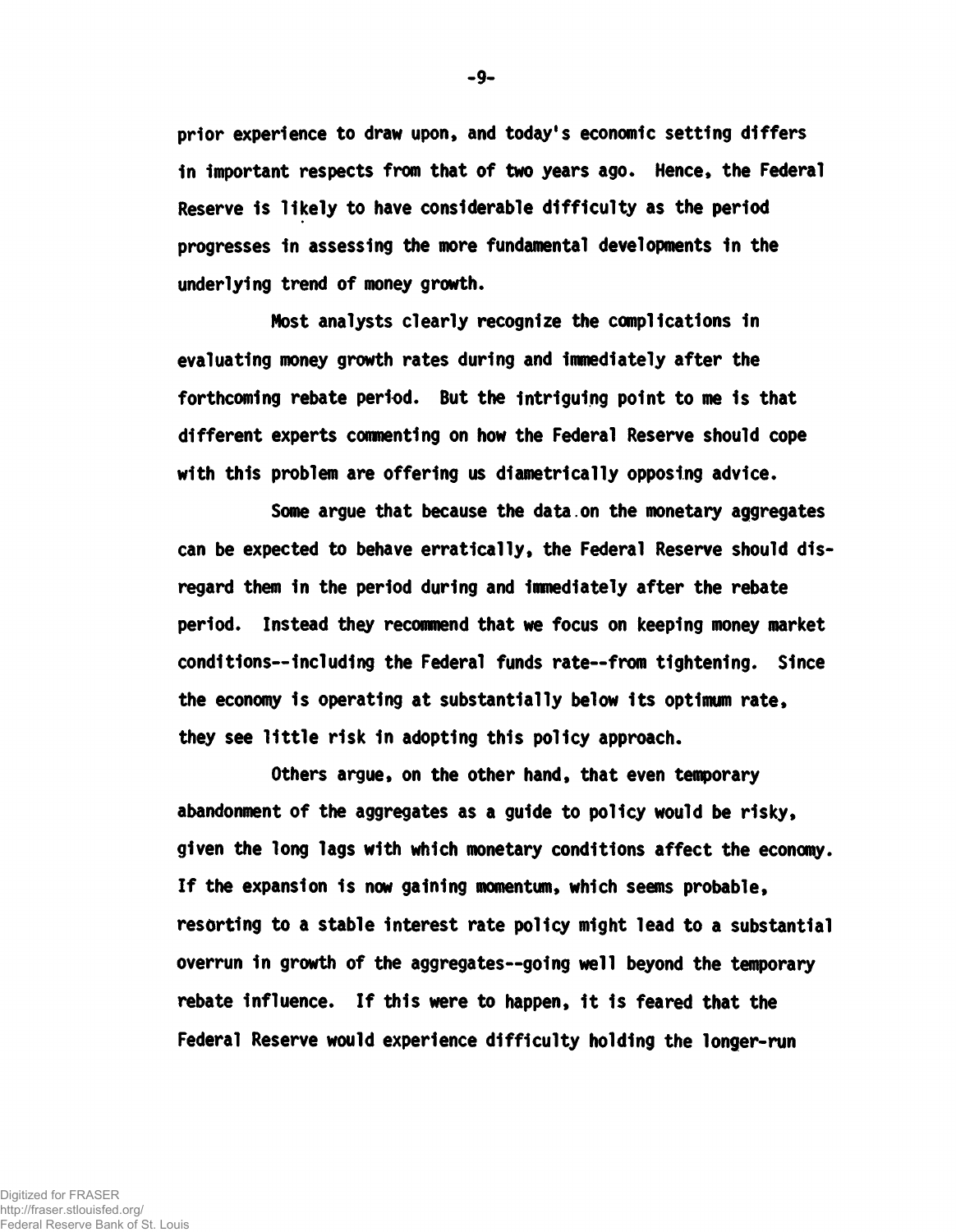growth rates of the aggregates within the ranges that have been specified, with probable adverse future consequences for the rate of Inflation. To avoid the threat of excessive longer-run monetary growth, this group recommends keeping a close control over the aggregates, even during the rebate period.

It seems clear that any rigorous effort to hold down monetary growth rates during the rebate period would bring substantial and potentially unsettling short-run Interest rate movements— first upward, and then downward— as the adjustments in money balances are made. Such fluctuations would seem to serve little purpose and could be misleading and disadvantageous to both borrowers and lenders. A total lack of attention to the aggregates, on the other hand, could permit a sizable lasting expansion In money and credit to get under way, particularly 1f the economy continues to strengthen generally over the period ahead.

In my view, there 1s a safer middle course between these two recommended policy approaches. This course would be to attempt to estimate, In advance, the deviations from otherwise expected patterns of money growth that might develop due to the special Treasury payments. These estimates would allow both for an Initial period of temporary acceleration 1n monetary growth and a succeeding period of temporary slowing. A need for possible Federal Reserve actions to counter unusual developments 1n the monetary aggregates would then be Indicated only to the extent that actual growth rates moved well beyond the parameters established by these allowances.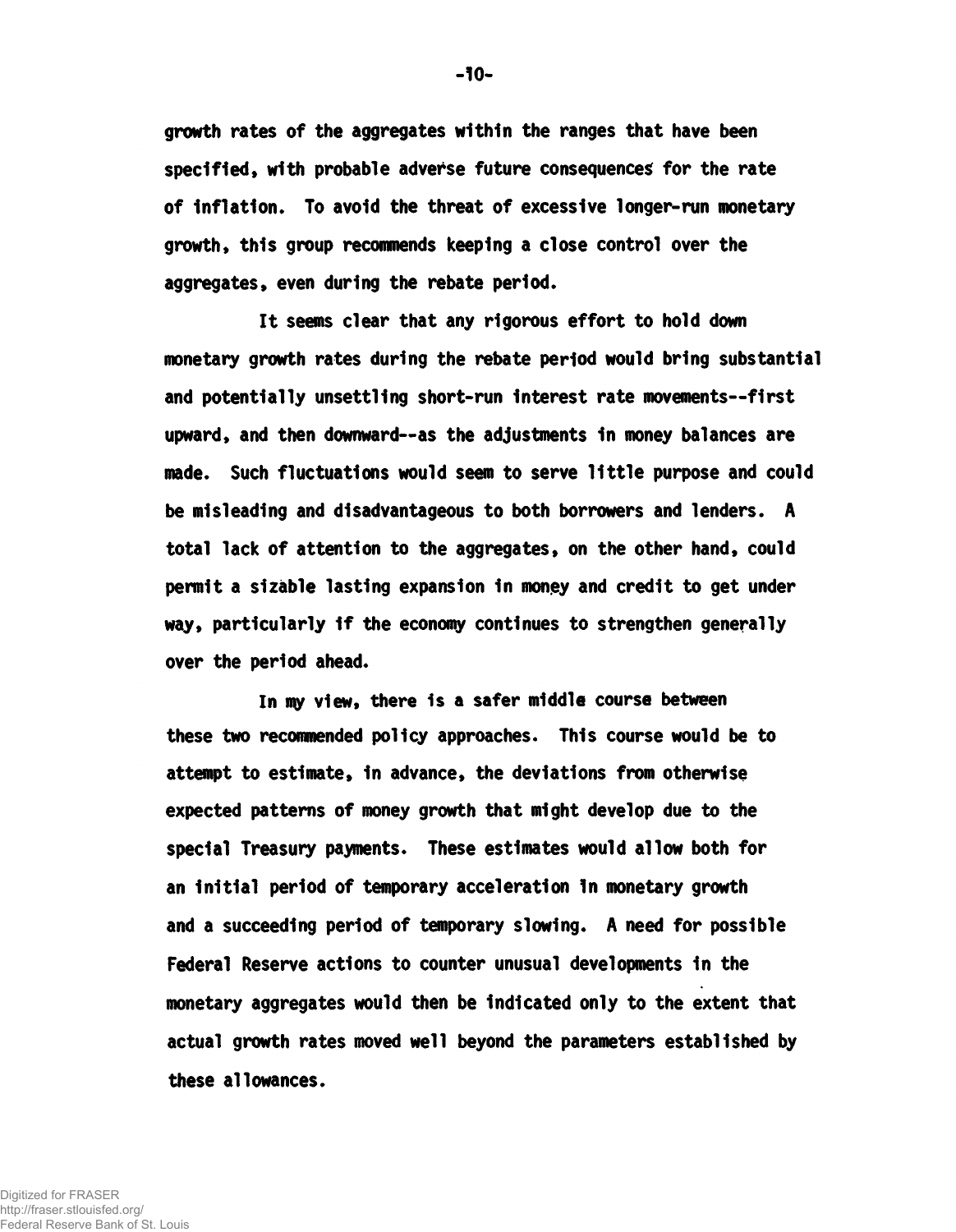While this was the general approach followed by the Federal Reserve during the tax rebate period of 1975, only a single point projection of the rebate effect was formulated and there was no prior experience on which to base the estimate. As 1t turned out, that point estimate was on the low side. Consequently, policymakers inferred that the monetary expansion actually observed in the spring of 1975 was greater than could be attributed to the rebate and hence greater than would be subsequently reversed. Looking back to that experience, both the rebate influence and the reversal appear to have been underestimated.

This time around, I would expect greater recognition to be given to the uncertainties surrounding estimates of what proportions of the rebates and other distributions will be retained 1n money form, and for how long. It may well be that a range of projections will prove more reliable than a single point estimate 1n order to bracket the various possibilities. Thus It 1s probable, as Chairman Bums stated at a Senate Budget Committee hearing last week, that our zone of tolerance 1n permitting monetary expansion to run at high rates for a while will be somewhat wider this time. But if we find that monetary growth does not subsequently moderate 1n the expected degree, we may then need to act to keep longer-run expansion of the monetary aggregates within our stated ranges.

While 1t is clear that observed money growth rates are likely to show sizable fluctuations in the period to come, Federal Reserve policy will continue to seek longer-run growth rates

-11-